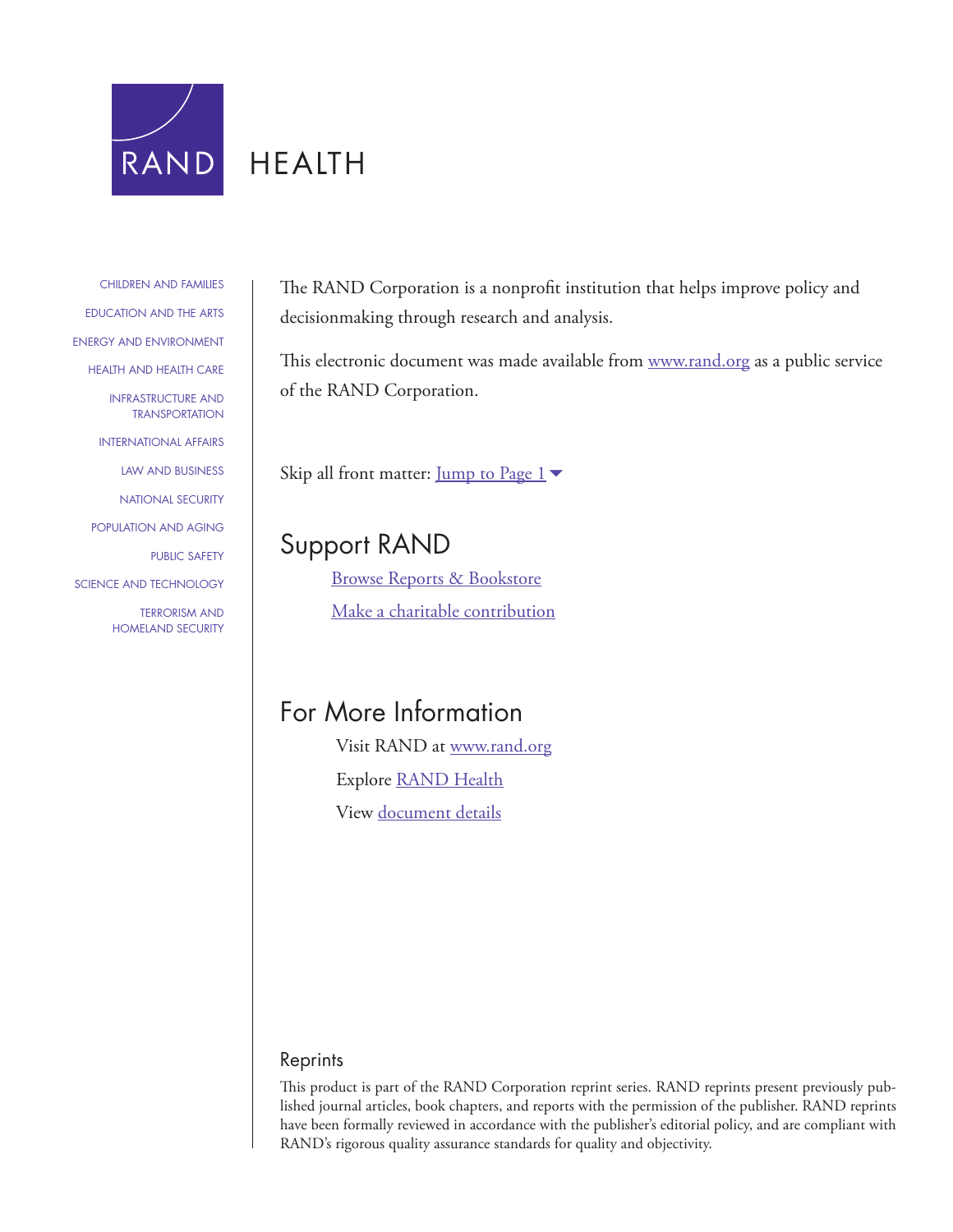# <span id="page-1-0"></span>The Appropriateness of Recommendations for Hysterectomy

# *MICHAEL S. BRODER, MD, DAVID E. KANOUSE, PhD, BRIAN S. MITTMAN, PhD, AND STEVEN J. BERNSTEIN, MD, MPH*

*Objective***: To evaluate the appropriateness of recommendations for hysterectomies done for nonemergency and nononcologic indications.**

*Methods***: We assessed the appropriateness of recommendations for hysterectomy for 497 women who had the operation between August 1993 and July 1995 in one of nine capitated medical groups in Southern California. Appropriateness was assessed using two sets of criteria, the first developed by a multispecialty expert physician panel using the RAND/University of California–Los Angeles appropriateness method, and the second consisting of the ACOG criteria sets for hysterectomies. The main outcome measure was the appropriateness of recommendation for hysterectomy, based on expert panel ratings and ACOG criteria sets.**

*Results***: The most common indications for hysterectomy were leiomyomata (60% of hysterectomies), pelvic relaxation (11%), pain (9%), and bleeding (8%). Three hundred sixtyseven (70%) of the hysterectomies did not meet the level of care recommended by the expert panel and were judged to be recommended inappropriately. ACOG criteria sets were applicable to 71 women, and 54 (76%) did not meet ACOG criteria for hysterectomy. The most common reasons recommendations for hysterectomies considered inappropriate were lack of adequate diagnostic evaluation and failure to try alternative treatments before hysterectomy.**

*Conclusion***: Hysterectomy is often recommended for indications judged inappropriate. Patients and physicians should work together to ensure that proper diagnostic eval-**

**uation has been done and appropriate treatments considered before hysterectomy is recommended. (Obstet Gynecol 2000; 95:199–205. © 2000 by The American College of Obstetricians and Gynecologists.)**

Several studies suggested that physicians might use surgical procedures inappropriately, with some patients not receiving necessary care and others exposed to unwarranted risk.<sup>1,2</sup> To improve the quality of patient care, there has been a concerted effort to develop guidelines and other criteria for physician practice. An equivalent effort to implement and disseminate those guidelines has been lacking.

The Agency for Health Care Policy and Research, a branch of the US Department of Health and Human Services, sponsored a series of studies to improve the process. One of those studies, the Women's Health and Hysterectomy Project, is designed to develop and disseminate recommendations for hysterectomy. We chose to focus this project on hysterectomy because it is the second most common major operation women have and there are significant concerns among researchers and the public that it might be overused. $3-5$  In this study, we report the appropriateness of recommendations for hysterectomies in a cohort of women at nine Southern California managed-care organizations before the dissemination of clinical recommendations on use of hysterectomy.

### *Methods*

We measured appropriateness of recommendations for hysterectomy using two sets of criteria: 1) a set developed for the Women's Health and Hysterectomy Project by an expert panel using the RAND/University of Southern California–Los Angeles appropriateness method, and 2) three recent ACOG criteria sets de-

*From the Department of Obstetrics and Gynecology, University of California, Los Angeles, RAND, Santa Monica, and Veterans Administration Medical Affairs, Sepulveda, California; the Veterans Affairs Medical Center, and the Departments of Medicine and Health Management and Policy, University of Michigan, Ann Arbor, Michigan.*

*Funded in part by grant no. R18HS07095 from the Agency for Health Care Policy and Research, and in part by the Robert Wood Johnson Clinical Scholars Program.*

*The views expressed herein are those of the authors and do not necessarily reflect those of the Agency for Health Care Policy and Research or the Robert Wood Johnson Foundation.*

*The authors thank the members of the expert panel (Bruce Bagley, Constance Bohon, Vivian Dickerson, Karen Freund, Joseph Gambone, Frank Ling, Anne Moulton, Herbert Peterson, and Marian Swinker) for their assistance in developing the ratings, and Stanley Zinberg of ACOG for assistance with revising the criteria.*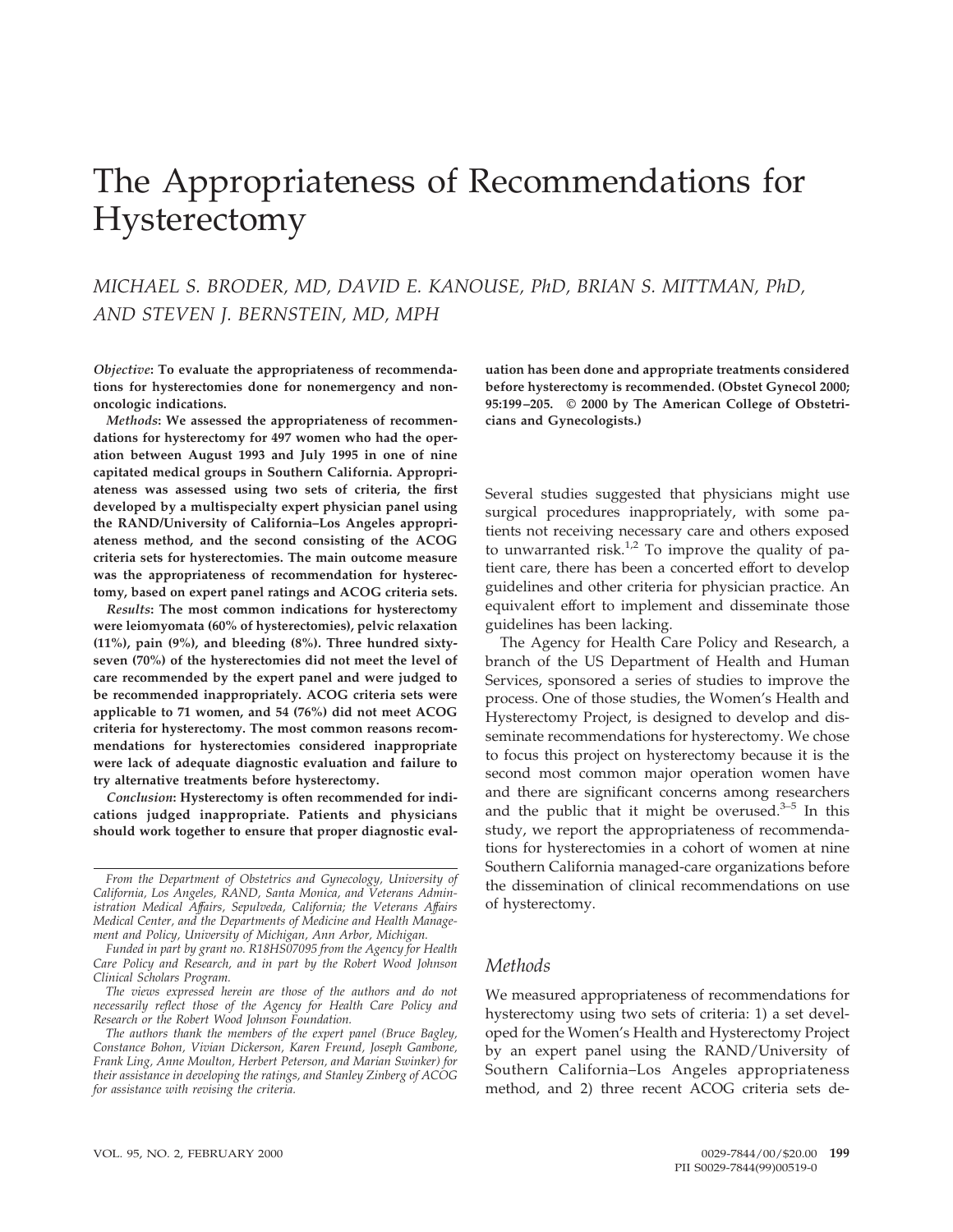signed "to evaluate the appropriateness of hysterectomy."6

The RAND appropriateness method has been well described. $1,2,7$  For this study, we reviewed the literature on hysterectomy to examine its efficacy and risks.<sup>8</sup> Based on that review, we developed a comprehensive list of 2332 potential indications for hysterectomy (excluding cancer or emergency) that we divided into eight groups: leiomyomata, pelvic pain, pelvic relaxation, abnormal uterine bleeding, adnexal mass, cervical dysplasia, endometrial hyperplasia, and miscellaneous. The indications were composed of explicitly defined factors necessary for considering hysterectomy (eg, menopausal status, degree of functional impairment, degree of anemia, prior treatment).<sup>9</sup>

An expert panel of five obstetrician-gynecologists, two internists, and two family physicians was selected from nominations by the relevant specialty societies. The panel included four women and both academic and private practitioners. The panelists first independently rated the appropriateness of hysterectomy on a 1 to 9 scale, with 1 representing a highly inappropriate indication and 9 a highly appropriate one. The panelists then met, discussed their ratings, and again independently rated the indications. The final appropriateness rating was based on the median of the nine ratings and the degree of agreement among panelists. If there was disagreement among panel members, we considered an indication of uncertain appropriateness. If there was no disagreement, we considered an indication inappropriate if the median panel rating was from 1 to 3, uncertain if the rating was from 4 to 6, and appropriate if the rating was from 7 to 9. Details of the panel process were published.7

These appropriateness ratings are difficult to use in clinical practice because of their detail and comprehensiveness. Therefore, they were simplified into a set of recommendations for hysterectomy by grouping similar indications with equivalent ratings and eliminating redundancy. Owing to the absence of outcome data for most indications for hysterectomy, it was not possible to base those ratings solely on evidence from the medical literature.<sup>10</sup> Thus, the recommendations represent the group judgment of the panel regarding appropriateness of referring for hysterectomy an average woman who presents with specific clinical characteristics that define an indication. They are not the product of a rigorous risk-benefit analysis because the data for such an analysis do not exist. They cannot be followed blindly, nor should they be considered standards of care. Rather, they are recommendations, based on evidence and experience, for women who are possible candidates for hysterectomies. In general, women with indications for which the median panel rating was 4 or

greater (or for which the panel disagreed about the final rating) were considered possible candidates for hysterectomy, whereas those with indications with a median rating of 3 or less without disagreement were considered inappropriate candidates. For example, the panel considered it inappropriate to recommend hysterectomy to a premenopausal woman with leiomyomata and bleeding without first evaluating the endometrium (eg, with an endometrial biopsy). In individual cases there might be other factors crucial to the decision, not included in the recommendation, that might influence appropriateness for a particular woman. The reason for making the recommendations as comprehensive as possible is to minimize that possibility.10

The ACOG criteria sets were designed to identify cases of hysterectomy that should be peer reviewed. We used three of the criteria sets as an additional method of judging appropriateness of recommendations for hysterectomy.6,11,12

We identified a convenience sample of nine capitated medical groups in Southern California. From those organizations' member lists we identified 1089 women who had hysterectomies between August 1, 1993, and July 31, 1995. We excluded 310 women because the procedure codes for their surgeries did not meet our criteria (International Classification of Diseases, 9th Revision, codes 68.3–68.8); surgery was emergent or for a previously diagnosed cancer; or the women did not speak English, or were cognitively impaired or deceased. We obtained informed consent from 539 of the remaining 779 women. An additional 42 were excluded because we were unable to obtain all data required to evaluate appropriateness, leaving 497 women. Ninetyseven physicians did the 497 operations. The study was approved by the RAND Institutional Review Board. Per institutional review board requirements, we collected data only on those patients who agreed to participate.

To collect all data necessary to assess the appropriateness of the recommendation for hysterectomy, we did a structured chart review and interviewed each woman by telephone. Trained abstractors examined inpatient and outpatient medical records for each patient and photocopied all admitting and discharge notes, operative reports, laboratory results, and pathology reports. Trained nurses conducted telephone interviews using a prepared script. Before data entry, nurse overreaders reviewed all forms for completeness and accuracy. If there was evidence in the medical record or interview that a woman was offered but refused a given intervention or medication before her hysterectomy (eg, refusing a laparoscopy) or had a contraindication to a particular intervention (eg, migraine headaches worsened by hormone replacement), that intervention was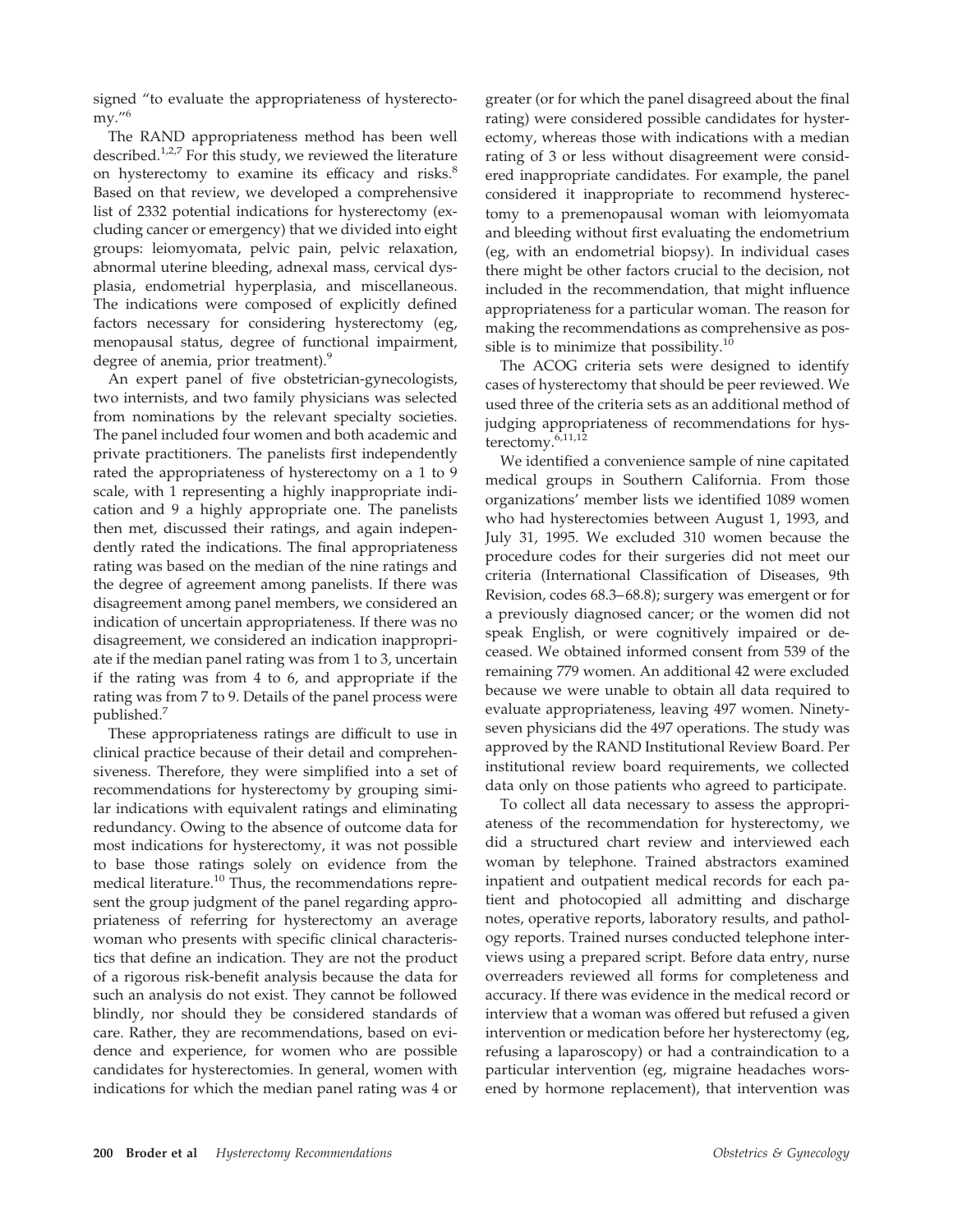considered to have been done for the purpose of the appropriateness analysis.

Trained physicians then reviewed the data and assigned patients to specific diagnostic categories. A computer algorithm classified each woman as a possible candidate for hysterectomy or as having an inappropriate recommendation for hysterectomy based on her medical characteristics. Each patient could be assigned to multiple diagnoses (eg, a woman with pelvic pain and endometrial hyperplasia), and each assignment received an appropriateness rating. When evaluating appropriateness, a patient was given the highest appropriateness rating of all the ratings she received.

Two reviewers independently reviewed a  $5\%$  ( $n = 27$ ) subsample of charts. The kappa statistic was .82 for assignment of diagnostic category and .89 for the final appropriateness rating, indicating almost perfect agreement. $13$ 

When ACOG criteria required information we did not collect (eg, negative cervical cytology before hysterectomy for chronic pain), we assumed that all care would have met that standard. When ACOG listed criteria without specific definitions, we applied the equivalent definition from the RAND panelists (eg, failure of conservative measures to control symptoms).

We compared the expert panel's appropriateness ratings and those of ACOG using the  $\chi^2$  statistic. We conducted several sensitivity analyses, examining how our findings would be affected by inaccuracies in the reporting of symptoms or treatment. We did all statistical calculations using Stata statistical software (version 5.0; Stata Corp., College Station, TX).

### *Results*

Patients had a mean age of 46 years and a median of two children (Table 1). Two thirds were white, 14% were Hispanic, and 13% were black. More than half the women had household incomes between \$31,000 and \$75,000 per year. One third had prior tubal sterilization. The study physicians did 375 hysterectomies abdominally (75%), 107 vaginally (22%), and 15 vaginally with laparoscopic assistance (3%). Of the 97 physicians in the study, 30 did one of the hysterectomies, 22 did two or three, and 17 did ten or more (data not shown).

Three fifths of all hysterectomies were for uterine leiomyomata (Table 2). Women with leiomyomata causing pain accounted for one fourth of all cases, women with leiomyomata and bleeding but no pain accounted for an additional 13% of cases, and women with leiomyomata and bleeding and pain made up 16% of cases (data not shown).

The percentage of women considered possible candidates for hysterectomy varied substantially by clinical

| Table 1. Demographic and Clinical Characteristics |  |
|---------------------------------------------------|--|
|---------------------------------------------------|--|

| Characteristic               | No. of cases | % of cases |
|------------------------------|--------------|------------|
| Age $(y)$                    |              |            |
| $<$ 40                       | 94           | 19         |
| $40 - 49$                    | 272          | 55         |
| $50 - 59$                    | 82           | 16         |
| >59                          | 49           | 10         |
| No. of children              |              |            |
| $\mathbf{0}$                 | 89           | 18         |
| 1                            | 94           | 19         |
| $\geq$ 2                     | 313          | 63         |
| Race                         |              |            |
| White                        | 324          | 65         |
| Hispanic                     | 68           | 14         |
| Black                        | 63           | 13         |
| Other                        | 42           | 8          |
| Menopausal status            |              |            |
| Premenopausal                | 403          | 81         |
| Postmenopausal               | 94           | 19         |
| Annual income                |              |            |
| $<$ \$10,000                 | 9            | 2          |
| $$10 - 30,000$               | 115          | 23         |
| \$31-50,000                  | 144          | 29         |
| \$51-75,000                  | 124          | 25         |
| $>$ \$75,000                 | 88           | 18         |
| Employment status            |              |            |
| Full-time                    | 333          | 67         |
| Part-time                    | 45           | 9          |
| Unemployed                   | 45           | 9          |
| Retired                      | 35           | 7          |
| Homemaker                    | 40           | 8          |
| Highest education level      |              |            |
| Did not complete high school | 30           | 6          |
| High school                  | 144          | 29         |
| Some college                 | 199          | 40         |
| College graduate             | 124          | 25         |
| Marital status               |              |            |
| Married                      | 342          | 69         |
| Never married                | 40           | 8          |
| Widowed, divorced, separated | 114          | 23         |

condition (Table 2). For example, only one fifth of women with leiomyomata were considered possible candidates for hysterectomy, but more than half of those with cervical dysplasia were considered candidates. Overall, 70% of cases did not meet the expert panel's criteria, and the decision to recommend hysterectomy was considered inappropriate. Four common indications are shown in Table 3.

Most cases for which recommendations for hysterectomy were judged inappropriate lacked one or more diagnostic or therapeutic interventions. For example, neither a laparoscopy nor a laparotomy was done before hysterectomies on 158 of 204 women (77%) with pelvic pain. The panel believed such an evaluation was necessary in most cases to exclude other causes of pain before hysterectomy. One hundred ten of 246 women (45%) with abnormal uterine bleeding did not have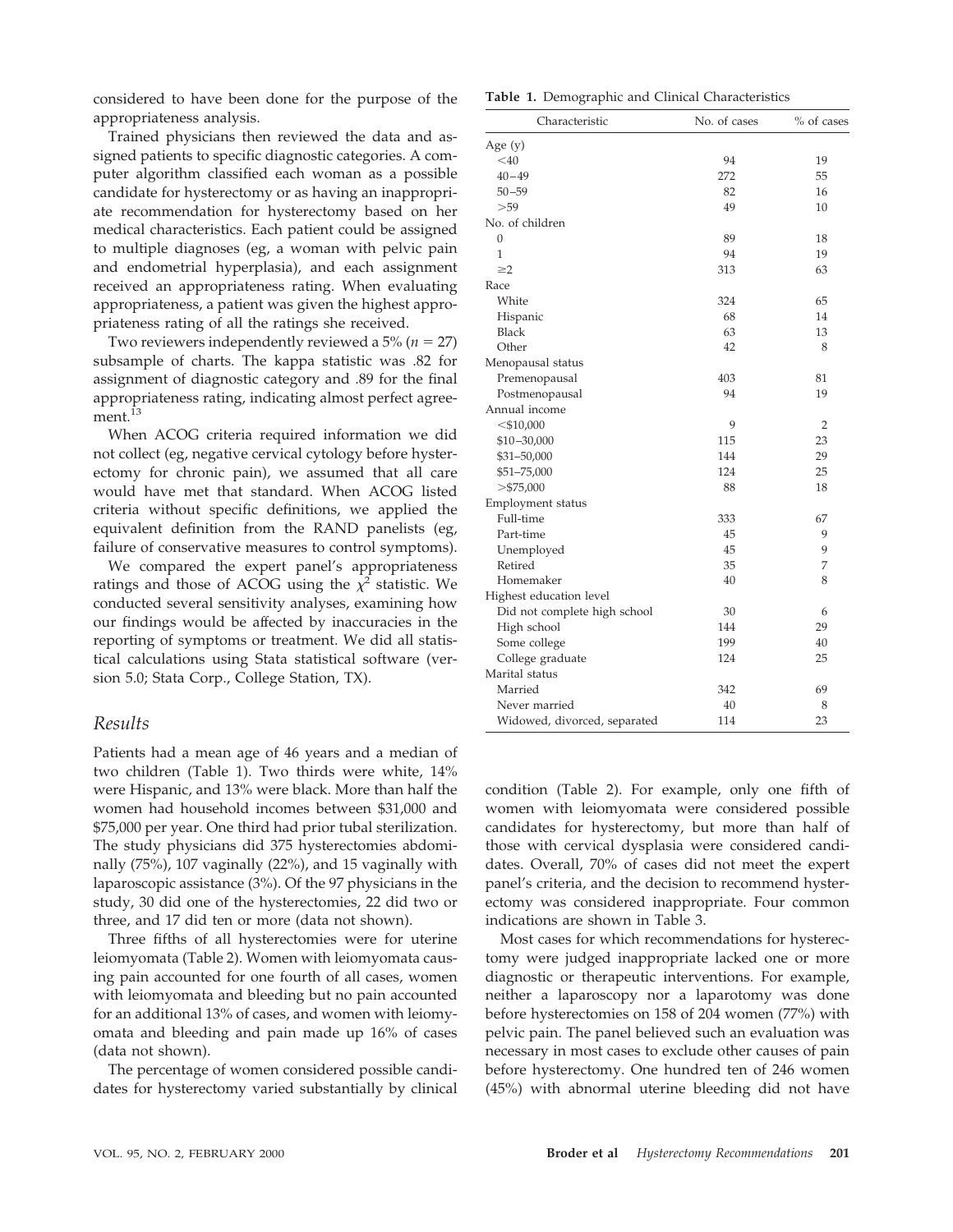|  | <b>Table 2.</b> Appropriateness of Recommendations for Hysterectomy by Diagnostic Category |  |  |  |  |  |  |
|--|--------------------------------------------------------------------------------------------|--|--|--|--|--|--|
|--|--------------------------------------------------------------------------------------------|--|--|--|--|--|--|

|                         | Total no. of<br>hysterectomies |               | Appropriateness rating* |               |               |               |
|-------------------------|--------------------------------|---------------|-------------------------|---------------|---------------|---------------|
|                         |                                |               | Possible candidate      |               | Inappropriate |               |
| Diagnosis               | No.                            | $\frac{0}{0}$ | No.                     | $\frac{0}{2}$ | No.           | $\frac{0}{6}$ |
| Leiomyomata             | 298                            | 60            | 64                      | 21            | 234           | 79            |
| Pelvic relaxation       | 55                             | 11            | 24                      | 44            | 31            | 56            |
| Pain                    | 45                             |               | 23                      | 51            | 22            | 49            |
| Abnormal bleeding       | 41                             | õ             | 18                      | 43            | 23            | 57            |
| Cervical dysplasia      | 20                             |               | 11                      | 55            | $\mathbf Q$   | 45            |
| Adnexal mass            | 22                             |               |                         | 27            | 16            | 73            |
| Endometrial hyperplasia | 10                             |               |                         | 30            |               | 70            |
| Miscellaneous           | 6                              |               |                         |               | h             | 100           |
| Total <sup>§</sup>      | 497                            | 99            | 130                     | 30            | 367           | 70            |

\* Appropriateness for cases with multiple indications based on highest (most appropriate) rating.

† Column percentage.

‡ Row percentage.

§ Percentages may not add to 100 because of rounding.

endometrial sampling before hysterectomy. Seventyone of 340 women (21%) with pain or bleeding did not receive (or were not offered) a trial of medical treatment for pain or bleeding. In one third of cases that required intervention, two or more interventions were omitted.

Of 497 women we studied, 71 had hysterectomies for

**Table 3.** Common Indications for Hysterectomy by Panel Rating

| Indication                                 | No. of<br>cases | $%$ of all<br>cases |
|--------------------------------------------|-----------------|---------------------|
| Possible candidate for hysterectomy        |                 |                     |
| Premenopausal woman with leiomyomata       | 12              | 2                   |
| and bleeding without pain who had a        |                 |                     |
| trial of medical therapy (or was offered   |                 |                     |
| and refused such a trial); has significant |                 |                     |
| anemia or major impairment from            |                 |                     |
| bleeding; and has no significant disease   |                 |                     |
| on endometrial sampling                    |                 |                     |
| Postmenopausal woman with persistent       | 10              | 2                   |
| or recurrent abnormal bleeding who         |                 |                     |
| has been given a trial of hormone          |                 |                     |
| therapy (or had hormone therapy            |                 |                     |
| adjusted) and has no significant disease   |                 |                     |
| on endometrial sampling                    |                 |                     |
| Inappropriate<br>Premenopausal woman with  | 44              | 9                   |
| leiomyomata, bleeding, and pain who        |                 |                     |
| has significant anemia or major            |                 |                     |
| functional impairment but has not          |                 |                     |
| undergone endometrial sampling             |                 |                     |
| Premenopausal or postmenopausal            | 5               | 1                   |
| woman with cervical intraepithelial        |                 |                     |
| neoplasia 2 confirmed by biopsy            |                 |                     |
| without trial of conservative treatment    |                 |                     |
| (eg, loop electrosurgical excision         |                 |                     |
| procedure/large loop excision of the       |                 |                     |
| transformation zone, cryotherapy, or       |                 |                     |
| conization)                                |                 |                     |

endometriosis, chronic pelvic pain, or premenopausal abnormal bleeding, conditions covered by three recent ACOG criteria sets. The recommendation for hysterectomy was judged inappropriate for 53% of that subset of women by the expert panel criteria and 76% of those did not meet ACOG criteria (Table 4). Although ACOG criteria sets explicitly state that required data should be found in the medical record, we also used data found only in patient interviews.

Inadequate medical records or faulty patient recall might lead to incorrect analyses, so we conducted two sensitivity analyses. The women in this study did not have hysterectomies for cancer or emergencies, so their surgeries were primarily done to improve the quality of their lives. As a result, the expert panel usually required evidence that a woman suffered some type of impairment of daily function to be a possible candidate for hysterectomy. If we assumed that all women were impaired, the percentage of cases judged inappropriately recommended fell from 70% to 66%. The high rate of inappropriate recommendations for hysterectomies despite significant impairment was because women had not had diagnostic or therapeutic interventions that were considered necessary before hysterectomy. Documentation and recall of medication use might be less accurate than recall of procedures, so we examined the effect of assuming that all women had trials of medical treatment before surgery. In that case, the inappropriate rate fell to 66%.

#### *Discussion*

We found that the care leading recommendations of hysterectomies in our cohort was suboptimal. Seventy percent of those cases did not meet standards of expert panel recommendations. In addition, 76% of women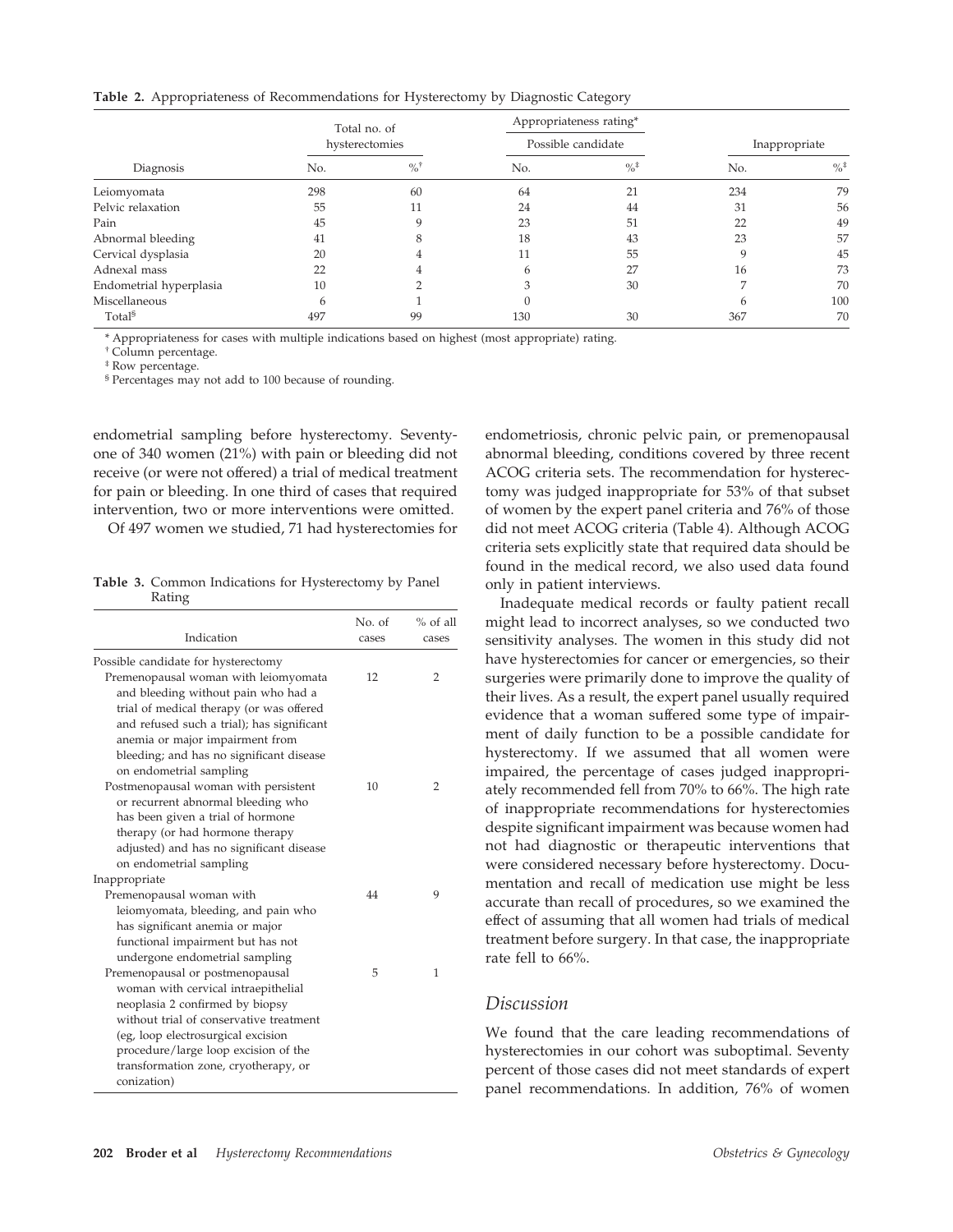|                                         | No. of<br>cases |              |      | Cases that did not meet criteria |      |         |
|-----------------------------------------|-----------------|--------------|------|----------------------------------|------|---------|
|                                         |                 | Expert panel |      | ACOG                             |      |         |
| Condition                               |                 | No.          | $\%$ | No.                              | $\%$ |         |
| Endometriosis                           | 23              | 4            | 17   | 15                               | 65   | < .001  |
| Premenopausal abnormal uterine bleeding | 31              | 18           | 58   | 22                               | 71   | .210    |
| Chronic pelvic pain                     |                 | 16           | 94   | 17                               | 100  | .150    |
| Total                                   | 71              | 38           | 53   | 54                               | 76   | < 0.001 |

**Table 4.** Hysterectomy Appropriateness Judged by Expert Panel Recommendations and by ACOG Criteria Sets

with conditions covered by ACOG criteria sets would have been referred for peer review because their care did not meet ACOG criteria.

Our finding that many diagnostic steps are not done before hysterectomy is not unique. In the Maine Women's Health Study, fewer than half of women with abnormal uterine bleeding had endometrial sampling before hysterectomy and only two thirds of those with pelvic pain had prehysterectomy laparoscopies.<sup>14</sup> Our findings do not mean that had all the recommended steps been followed only 30% of the hysterectomies would have been done. Several frequently omitted diagnostic or treatment steps necessary for women to be considered possible candidates for hysterectomy probably would not have affected the eventual outcome. For example, endometrial sampling is often done to rule out uterine cancer, but hysterectomy is commonly done regardless of the results of that sampling. The expert panel ratings and ACOG's criteria sets provided an objective standard by which the quality of recommendations for hysterectomy could be judged, and can provide a benchmark with which to compare care in a variety of settings.

The rate of inappropriate recommendations for hysterectomy in this study is higher than the rates reported for coronary angiography, tympanostomy tubes, and upper gastrointestinal endoscopy, which have ranged from 2% to 44%; however, it is in the range found for carotid endarterectomy. $2,15-17$  It is also significantly higher than the 10–27% inappropriate rates found for hysterectomy in previous studies of managed care organizations using similar methodology.4 However, the previous study examined appropriateness of the procedure itself, rather than the recommendation for hysterectomy. In the current study, 14% of women had clinical characteristics such that, regardless of diagnostic or therapeutic steps before surgery, the panel would have considered the procedure inappropriate (eg, surgery for pelvic relaxation in a woman with first-degree uterine prolapse and no incontinence or pain). The majority of recommendations for hysterectomy were judged inappropriate, so we must consider whether our criteria were too strict, or if the appropriateness method

itself was flawed. We believe our criteria were reasonable for several reasons. A national, multispecialty, expert panel developed the criteria using a wellestablished methodology.<sup>15–18</sup> For example, Shekelle et al found moderate reliability (ie,  $\kappa = .51$ ) across three expert panels who rated appropriateness of hysterectomy using identical methodology.<sup>19</sup> That level of reliability is significantly better than individual surgeons regarding need for hysterectomy.<sup>20</sup> Significantly more cases met our own panel's criteria than those in ACOG's criteria sets, which might have been because our criteria were biased toward fewer inappropriate ratings than ACOG criteria (ie, we classified cases with multiple indications by the indication with the highest appropriateness score). We ignored whether critical steps were followed for other indications. Using the expert panel ratings, a woman with chronic pelvic pain and abnormal bleeding could have been considered a possible candidate for hysterectomy for pain, despite inadequate evaluation for bleeding. The ACOG hysterectomy criteria set for chronic pain, on the other hand, requires that if bleeding is present, it must also be properly evaluated.<sup>6</sup> In cases in which a particular therapy or intervention was required before hysterectomy, our rules reduced the number considered inappropriate by accepting evidence that women were offered such treatment as the equivalent of actually receiving it.

Our findings depended on how accurately we measured the care the women received, so we took several steps to enhance the accuracy and completeness of the data. We obtained all relevant in- and outpatient records. We conducted independent abstractions for a subsample of women and showed excellent inter-rater reliability. We also interviewed each woman, collecting data not routinely reported in the medical record. We conducted sensitivity analyses and found that our results would not be materially affected even by large errors in recording data, such as use of medical therapy or degree of impairment.

Our data appeared to be accurate and the standards for assessing appropriateness of recommending hysterectomy reasonable, so what caused the large difference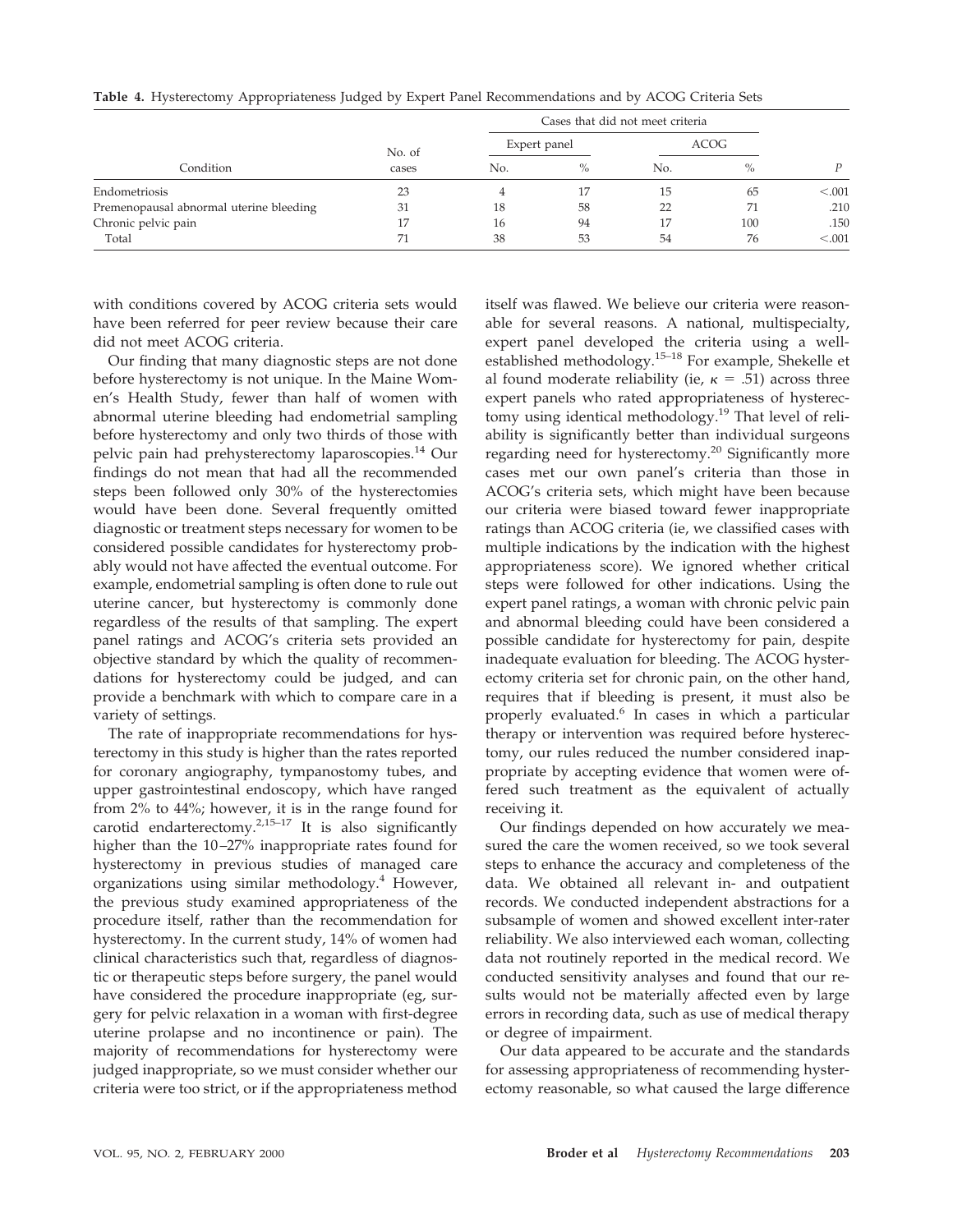between actual practice and those standards? There are several potential answers. Hysterectomy is a relatively safe procedure that effectively cures abnormal uterine bleeding and often resolves other gynecologic symptoms.<sup>14,21</sup> Thus, many women or their physicians might perceive that the benefits of hysterectomy outweigh its risks, even in situations when the panel felt that the risk/benefit ratio suggested otherwise. The lack of randomized controlled trials (RCTs) that evaluated hysterectomy might lead to professional uncertainty about indications for hysterectomy. When our panel met, there was only a single RCT that compared hysterectomy to an alternative treatment for menorrhagia, and none that compared it to alternative treatments for leiomyomata.<sup>22</sup> Reimbursement policies (eg, paying more for surgery than medical treatment) might contribute to the gap between clinical practice and the recommendations.

There were several limitations to this study. We could not identify underuse of hysterectomy. Although we found underuse of medical treatment and conservative surgeries among women who eventually had hysterectomies, we did not examine care for women with the same gynecologic conditions who did not undergo hysterectomy, and there might be substantial underuse among those women.

Our study focused on practices in Southern California during a 2-year period, and the results might not be generalizable to other regions or times. Rates of hysterectomy vary markedly across regions, and it is not known whether the proportion of women who receive inappropriate recommendations for hysterectomy also varies by region. $23-25$  In addition, care might vary among physicians; however, the hysterectomies examined in this study were done by 97 physicians working at nine different medical groups, and the majority of them did three or fewer hysterectomies in the study. Thus, this study did not represent the care of only a few physicians. After controlling for diagnosis, there were no significant differences among medical groups with regard to appropriateness ratings. We had too few cases per physician to examine a specific physician effect.

The recommendations used in this study represent the group judgment of experts (the expert panel and ACOG) on the appropriateness of recommendations for hysterectomy for the average woman who presented with specific clinical characteristics. The recommendations were designed to examine the care given to populations of patients, not individual women, and the criteria sets were designed to identify cases that should be peer reviewed. These types of ratings can best be thought of as screening tests that suggest the need for physician review of cases not meeting guidelines.<sup>19</sup>

Studies such as this can be useful for internal and

external quality evaluations. For example, we found substantial evidence of underuse of established diagnostic and therapeutic regimens before proceeding to hysterectomy. We are working with the medical plans to determine whether providing this information to the physicians will improve the quality of care for women with conditions leading to hysterectomy.

### *References*

- 1. McGlynn EA, Naylor CD, Anderson GM, Leape LL, Parke RE, Hilborne LH, et al. Comparison of the appropriateness of coronary angiography and coronary artery bypass graft surgery between Canada and New York State. JAMA 1994;272:934–40.
- 2. Bernstein SJ, Hilborne LH, Leape LL, Park RE, Brook RH. The appropriateness of use of cardiovascular procedures in women and men. Arch Intern Med 1994;154:2759–65.
- 3. Grave EJ, Gillum BS. 1994 Summary: National hospital discharge survey. Advance data from vital and health statistics No. 278. Hyattsville, Maryland: National Center for Health Statistics, 1996.
- 4. Bernstein SJ, McGlynn EA, Siu AL, Roth CP, Sherwood MJ, Keesey JW, et al. The appropriateness of hysterectomy: A comparison of care in seven health plans. JAMA 1993;269:2398–402.
- 5. West S, Dranov P. The hysterectomy hoax. New York: Doubleday, 1994:214.
- 6. American College of Obstetricians and Gynecologists. Hysterectomy for chronic pain. ACOG Criteria Set 29. Washington, DC: American College of Obstetricians and Gynecologists, 1997.
- 7. Brook R. The RAND/UCLA appropriateness method. Pub. no. AHCPR 95-0009. Rockville, Maryland: Public Health Service, 1994.
- 8. Bernstein SJ, Fiske ME, McGlynn EA, Gifford DS. Hysterectomy: A review of the literature on indications, effectiveness, and risks. Pub. no. MR-592/2-AHCPR. Santa Monica, California: RAND, 1998.
- 9. Bernstein SJ. Hysterectomy: Ratings of appropriateness. Pub. no. MR-592/3-AHCPR. Santa Monica, California: RAND, 1997.
- 10. Leape LL, Bernstein SJ, Bohon CJ, Dickerson VM, Ling FW, Shiffman RN, et al. Hysterectomy: Clinical recommendations and indications for use. Pub. no. MR 592/1 AHCPR. Santa Monica, California: RAND, 1997.
- 11. American College of Obstetricians and Gynecologists. Hysterectomy for endometriosis. ACOG Criteria Set 27. Washington, DC: American College of Obstetricians and Gynecologists, 1997.
- 12. American College of Obstetricians and Gynecologists. Hysterectomy for abnormal bleeding. ACOG Criteria Set 28. Washington, DC: American College of Obstetricians and Gynecologists, 1997.
- 13. Landis JR, Koch GG. The measurement of observer agreement for categorical data. Biometrics 1977;33:159–74.
- 14. Carlson KJ, Miller BA, Fowler FJ Jr. The Maine Women's Health Study: I. Outcomes of hysterectomy. Obstet Gynecol 1994;83:556– 65.
- 15. Wong JH, Findlay JM, Suarez-Almazor ME. Regional performance of carotid endarterectomy: Appropriateness, outcomes, and risk factors for complications. Stroke 1997;28:891–8.
- 16. Kleinman LC, Kosecoff J, Dubois RW, Brook RH. The medical appropriateness of tympanostomy tubes proposed for children younger than 16 years in the United States. JAMA 1994;271:1250–5.
- 17. Brook RH, Park RE, Chassin MR, Solomon DH, Keesey J, Kosecoff J. Predicting the appropriate use of carotid endarterectomy, upper gastrointestinal endoscopy, and coronary angiography. N Engl J Med 1990;323:1173–7.
- 18. Bickell NA, Earp J, Evans AT, Bernstein SJ. A matter of opinion about hysterectomies: Experts' and practicing community gynecol-